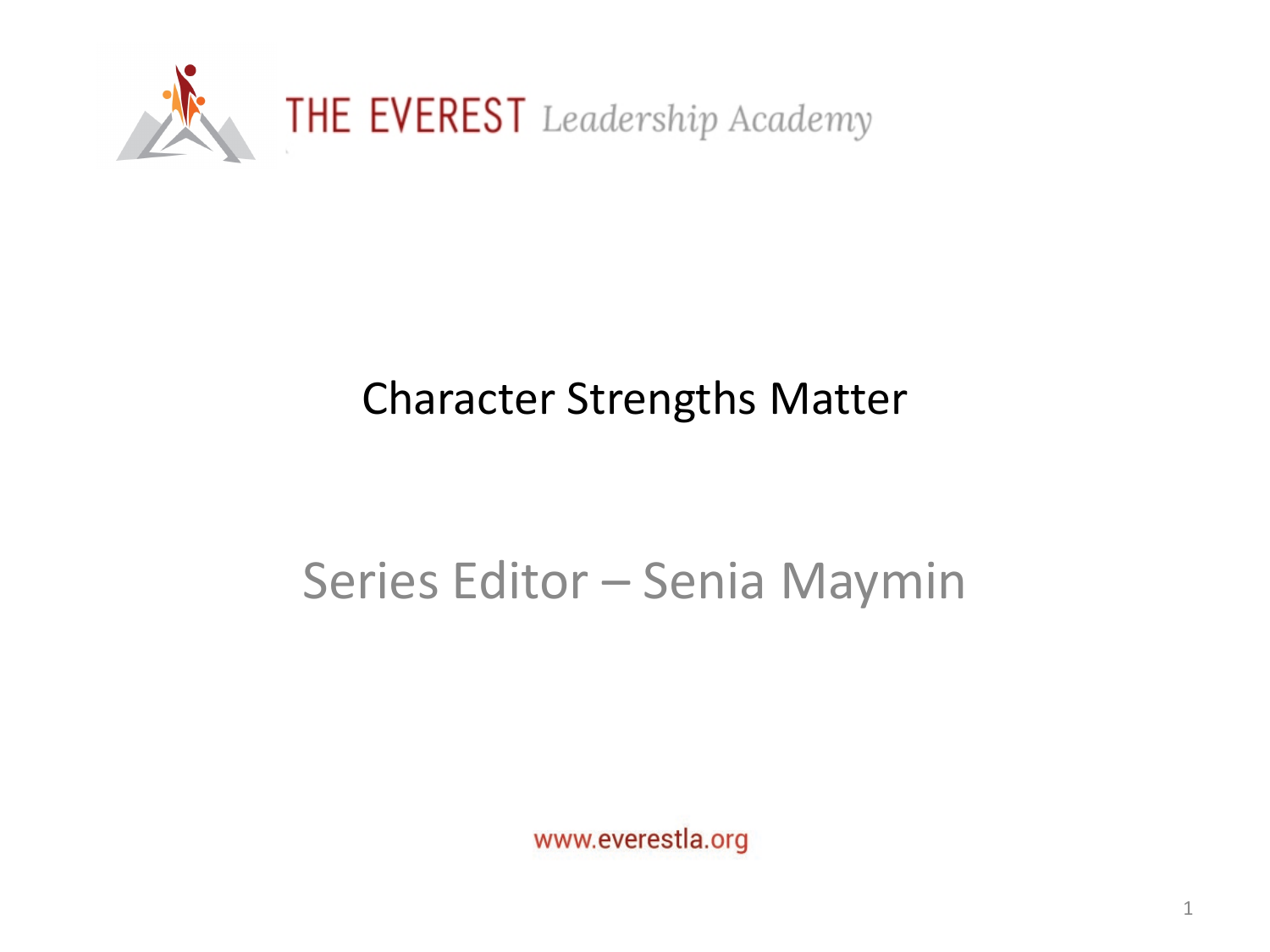

# Introduction

- How can you live a full life?
	- $\Box$  Leverage your character strengths
- What are character strengths?
	- $\Box$  The components of a good life
	- □ Elements of strong and virtuous behavior
	- $\Box$  Referred to as one's signature strengths
- Be more concerned with your character than your reputation because your character is what you really are while your reputation is merely what others think you are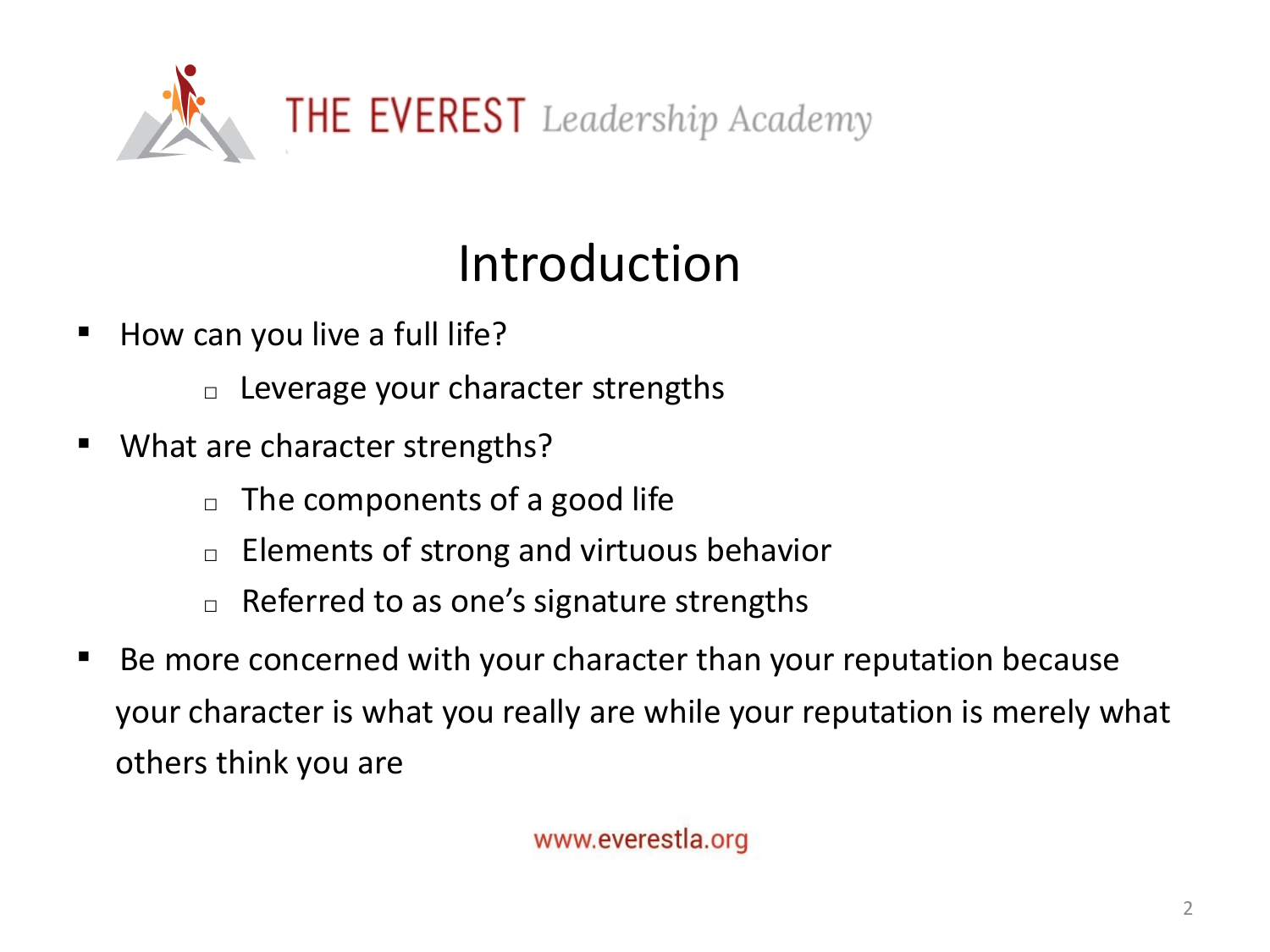

### Exploring Character Strengths

- 1. Appreciation
	- $\Box$  Ability to find, recognize, and take pleasure in the existence of goodness in the physical and social worlds
	- $\Box$  Actions to build appreciation:
		- Every day notice one instance of natural beauty
		- Weekly appreciate the beauty of positive human behavior
		- Notice how others appreciate beauty and excellence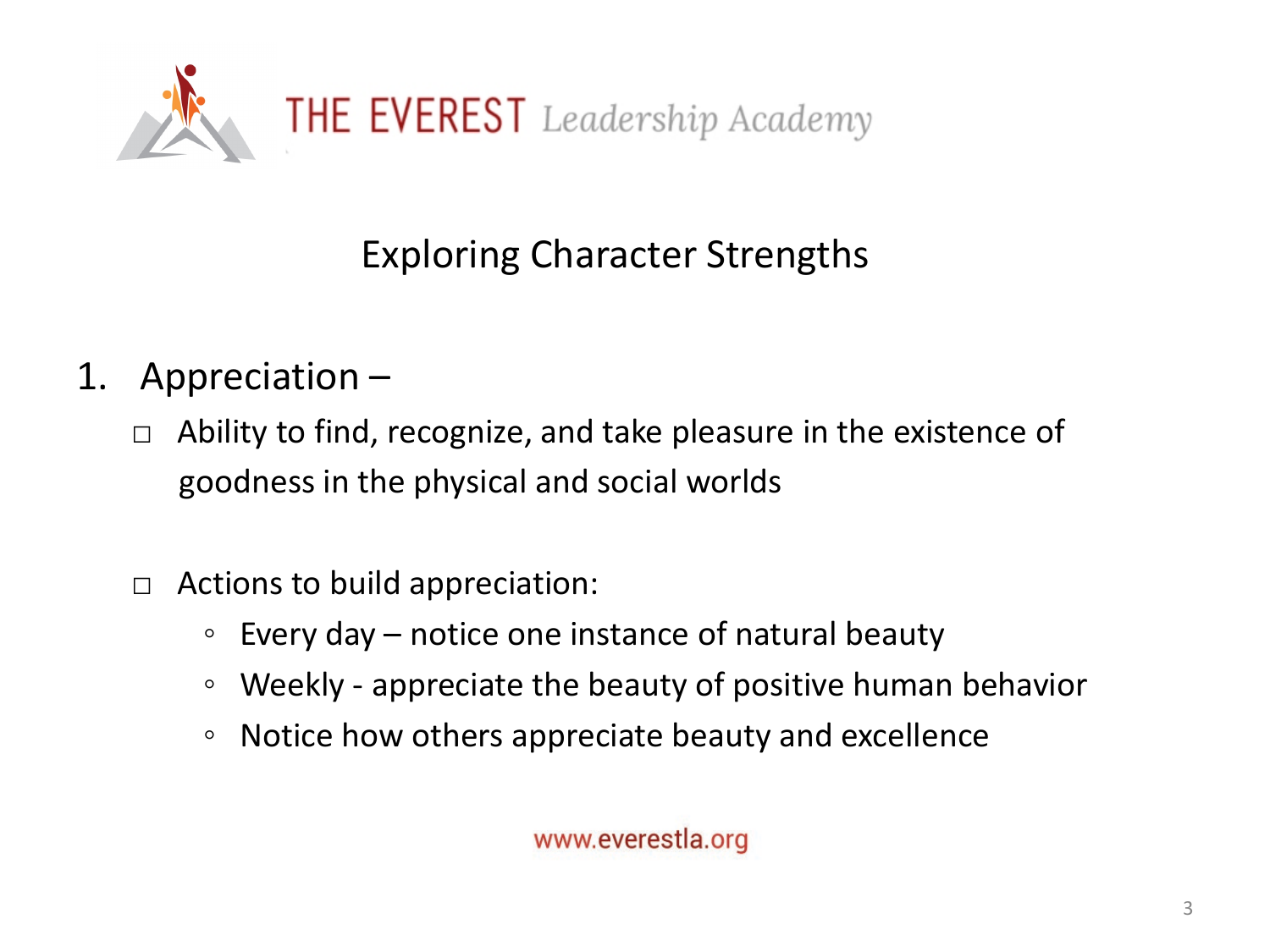

- 2. Bravery
	- $\Box$  Ability to do what needs to be done, despite fear
		- Courage the will to take action despite fear
		- Fear holds us back from actions that would make life rich and rewarding
		- $\circ$  A balancing act when and how to act
	- $\Box$  Actions to build bravery:
		- Respectful of other opinions without backing down from yours
		- Don't keep questions inside merely because they are hard to express
		- Identify areas in which you shy away from confrontations
		- Collect stories of bravery in everyday life situations www.everestla.org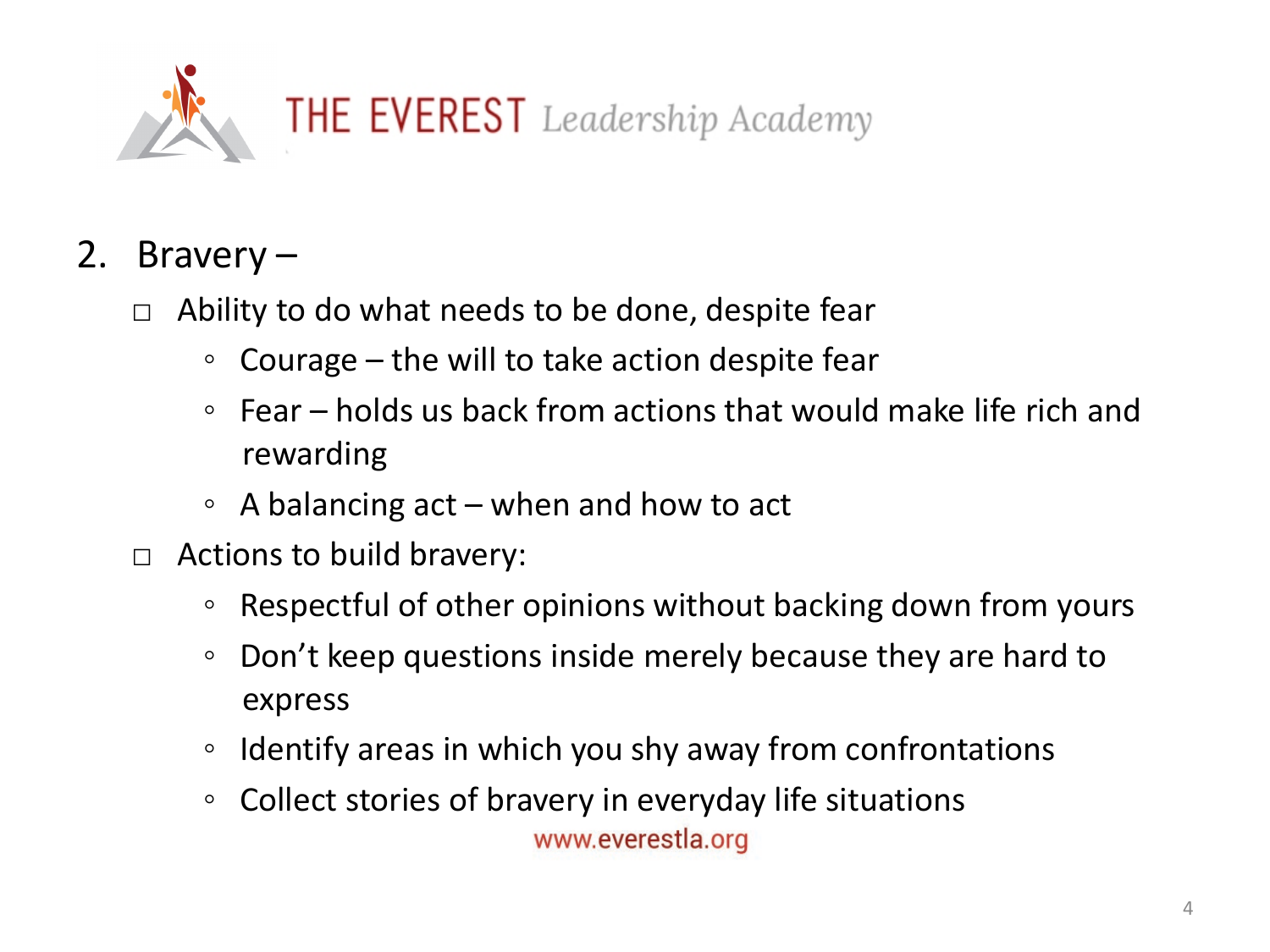

- 3. Creativity
	- $\Box$  Ability to generate original solutions
		- Having creative confidence to meet life's challenges and problems helps us avoid feeling helpless
	- $\Box$  Various actions to build creativity:
		- Weekly define one original idea in your area of interest
		- Read about famous creative people
		- Look for creative ways to spend more time at tasks you do best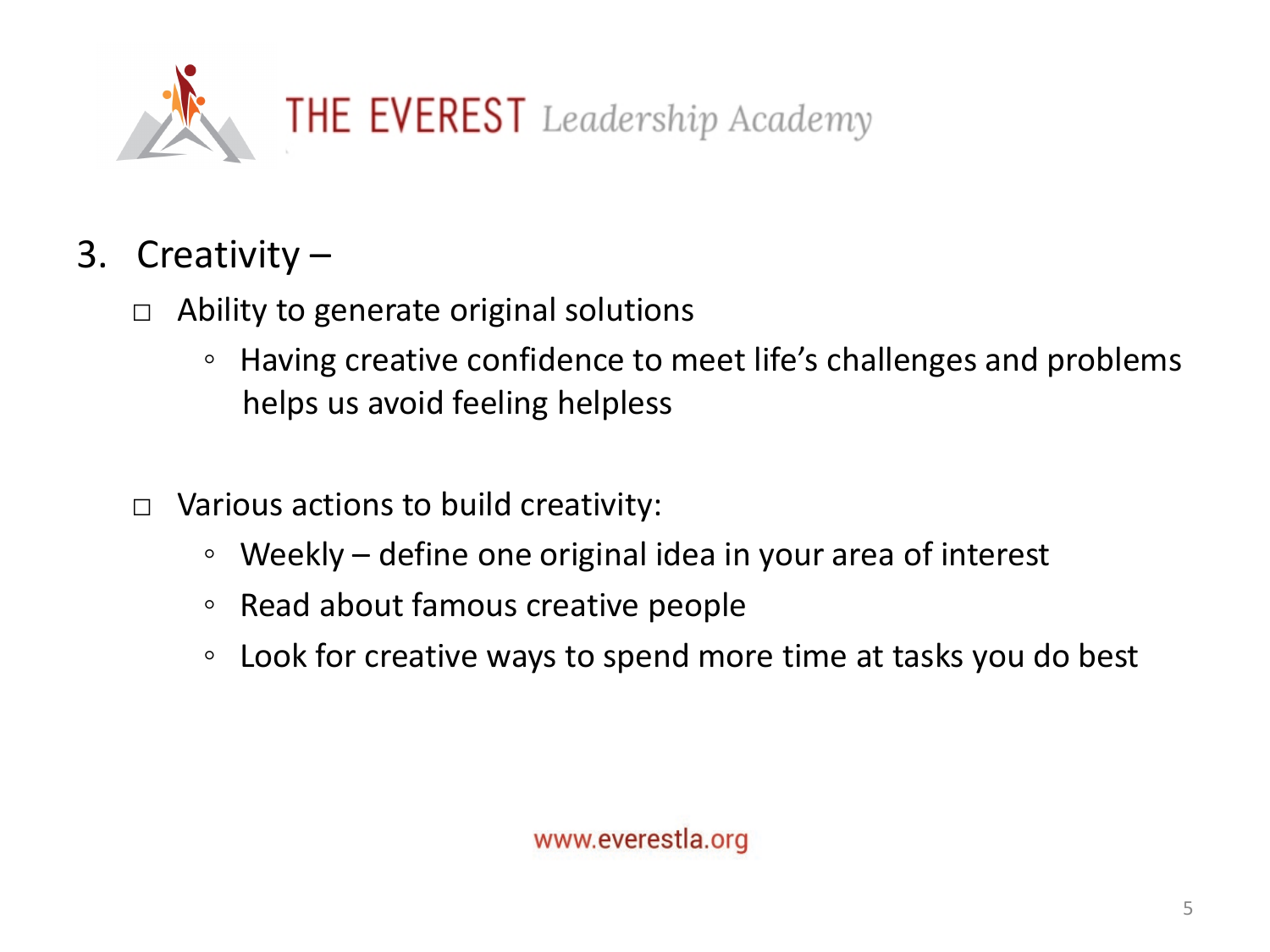

- 4. Curiosity
	- The active recognition, pursuit, and regulation of one's experiences in response to challenging opportunities
		- Openness to experience represents one's intrinsic desire for experience and knowledge - the engine of growth
	- $\Box$  Actions to build curiosity:
		- Expand your knowledge in an areas of interest books, internet,
		- Connect with a person of a different culture
		- Visit one new town, state, or country yearly
		- Get engaged in more open-minded learning experiences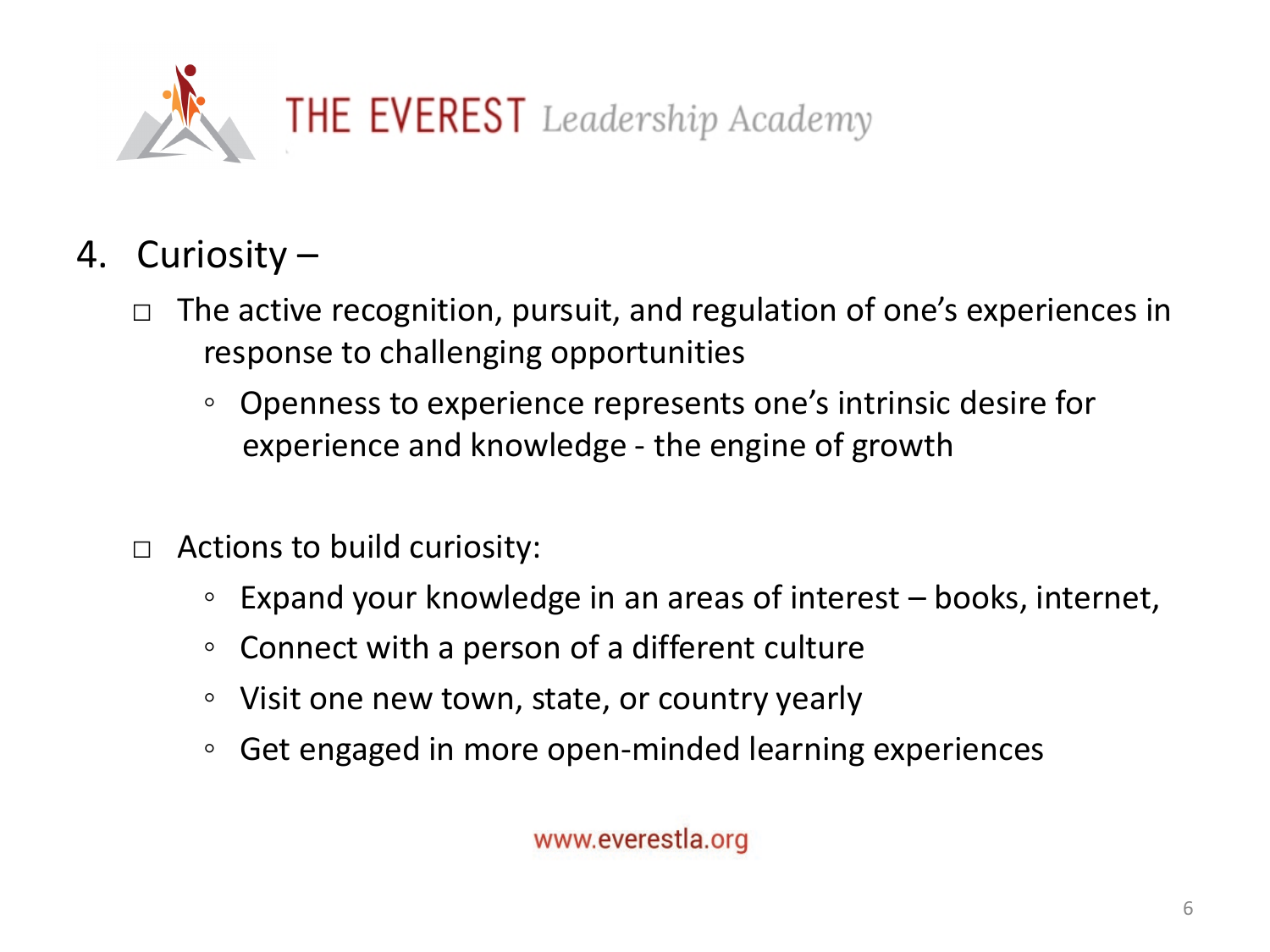

- 5. Fairness
	- The product of moral judgment  $-$  the process by which people determine what is morally right, what is morally wrong, and what is morally proscribed
		- Concerned that all people get their fair share
	- $\Box$  Actions that build fairness:
		- Be more forthright about your mistakes in the future
		- Foster a reputation as an "includer"
		- Self-monitor your principles of justice and fairness
		- Level the playing field
		- Be a voice for the rights of others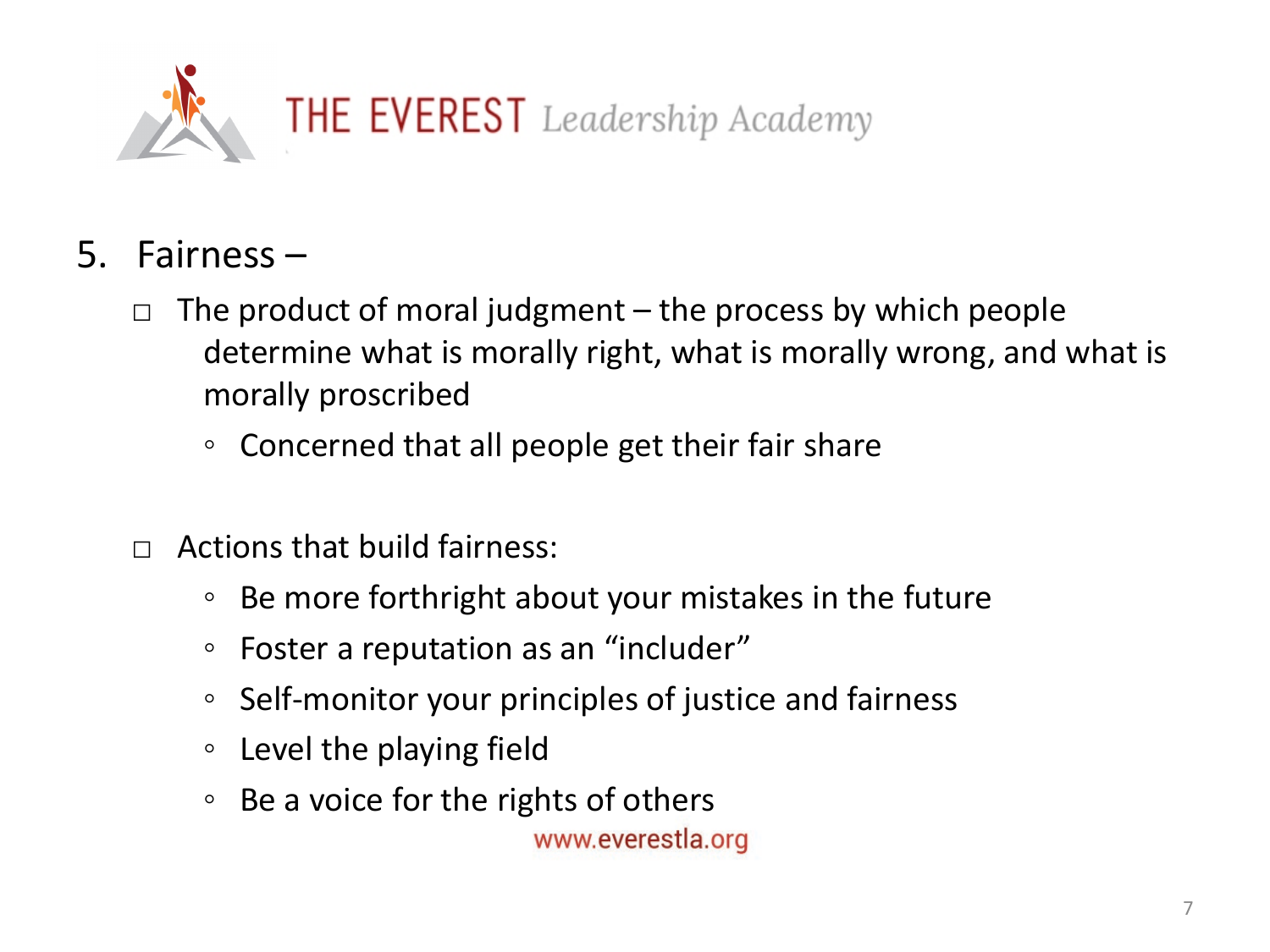

- 6. Forgiveness
	- □ An internal state where the person lets go of resentment and does not hold grudges
		- Display forgiveness and mercy
	- $\Box$  Actions that build forgiveness:
		- Don't demand a formal apology
		- Understand the offender's perspective
		- Think of ways the offender has done good deeds
		- Identify how a grudge tortures you emotionally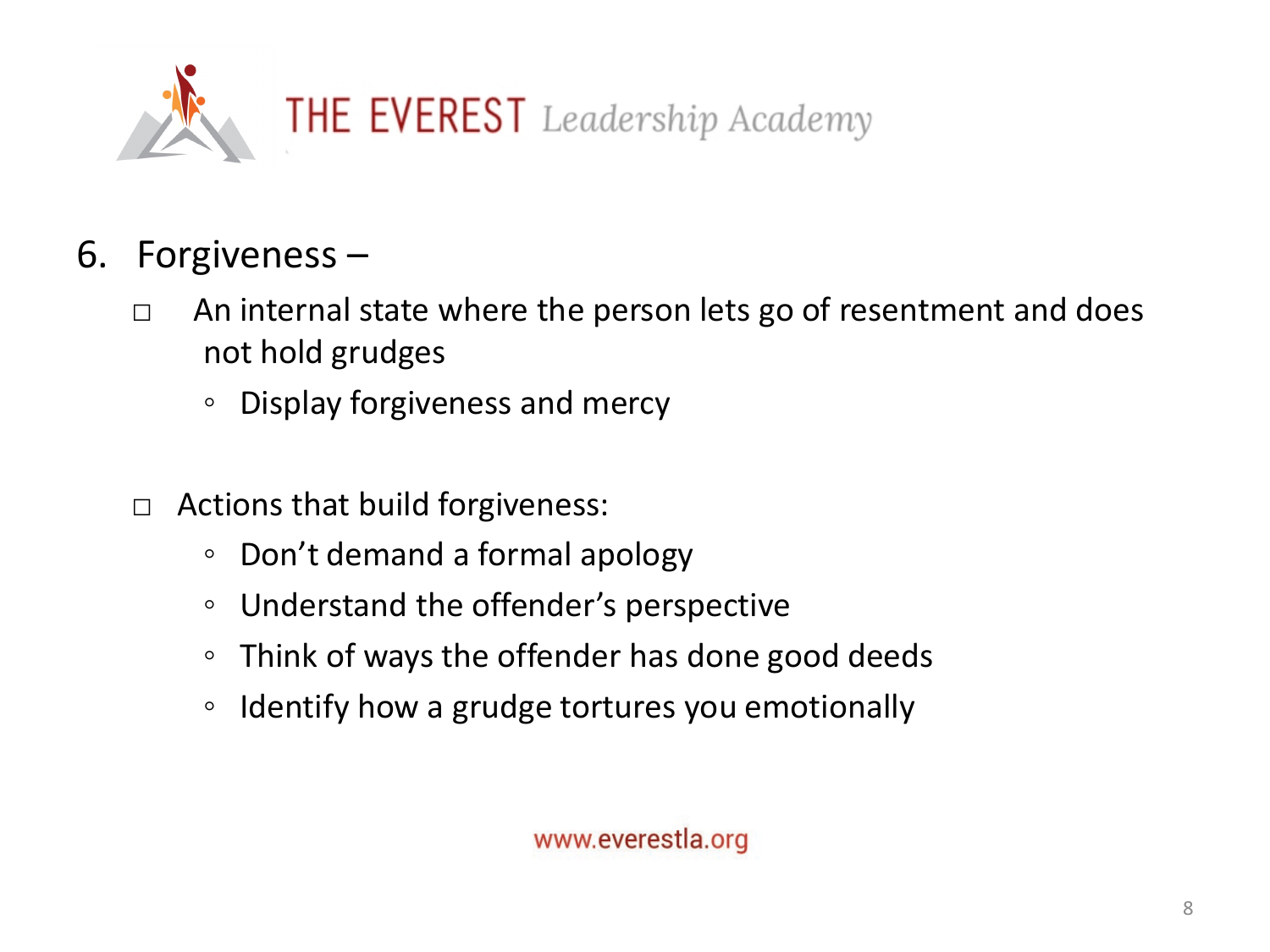

- 7. Gratitude
	- □ A sense of thankfulness
		- An awareness that one has benefited from the action of others
	- $\Box$  Actions that build gratitude
		- Select one small yet important thing that you take for granted
		- Express thanks to all who have contributed to your success
		- Savor a pleasant experience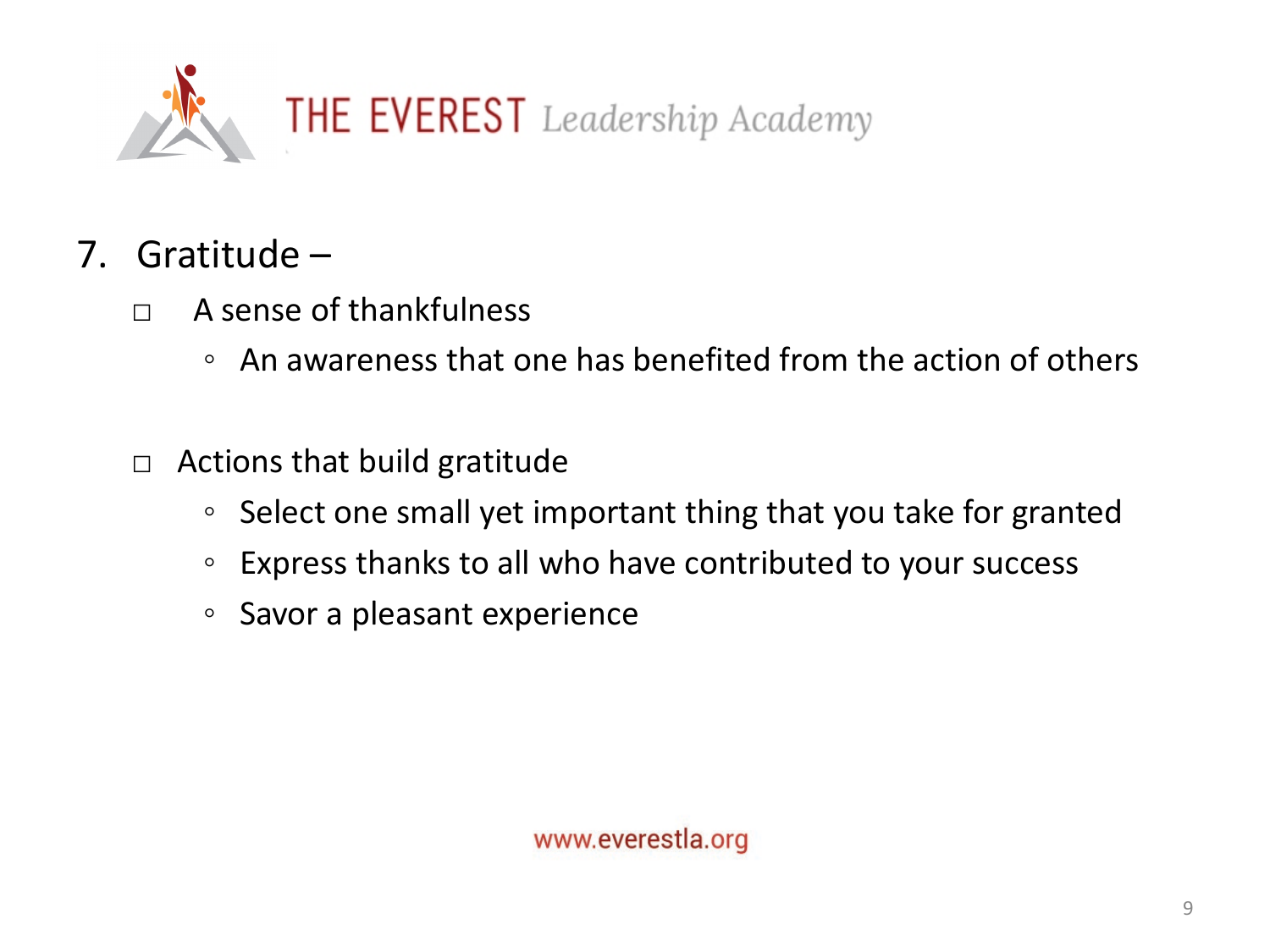

- 8. Hope
	- $\Box$  A stance towards the future and the goodness it might hold
		- In the face of setbacks, we should look forward to opportunity
		- Hard to imagine being truly hopeful without also being happy
	- $\Box$  Actions to build hope:
		- Focus on someone who overcame an obstacle and succeeded
		- Sketch a pathway one, five and ten years
		- When facing adversity look for where the opportunity is
		- Surround yourself with optimistic and future-minded friends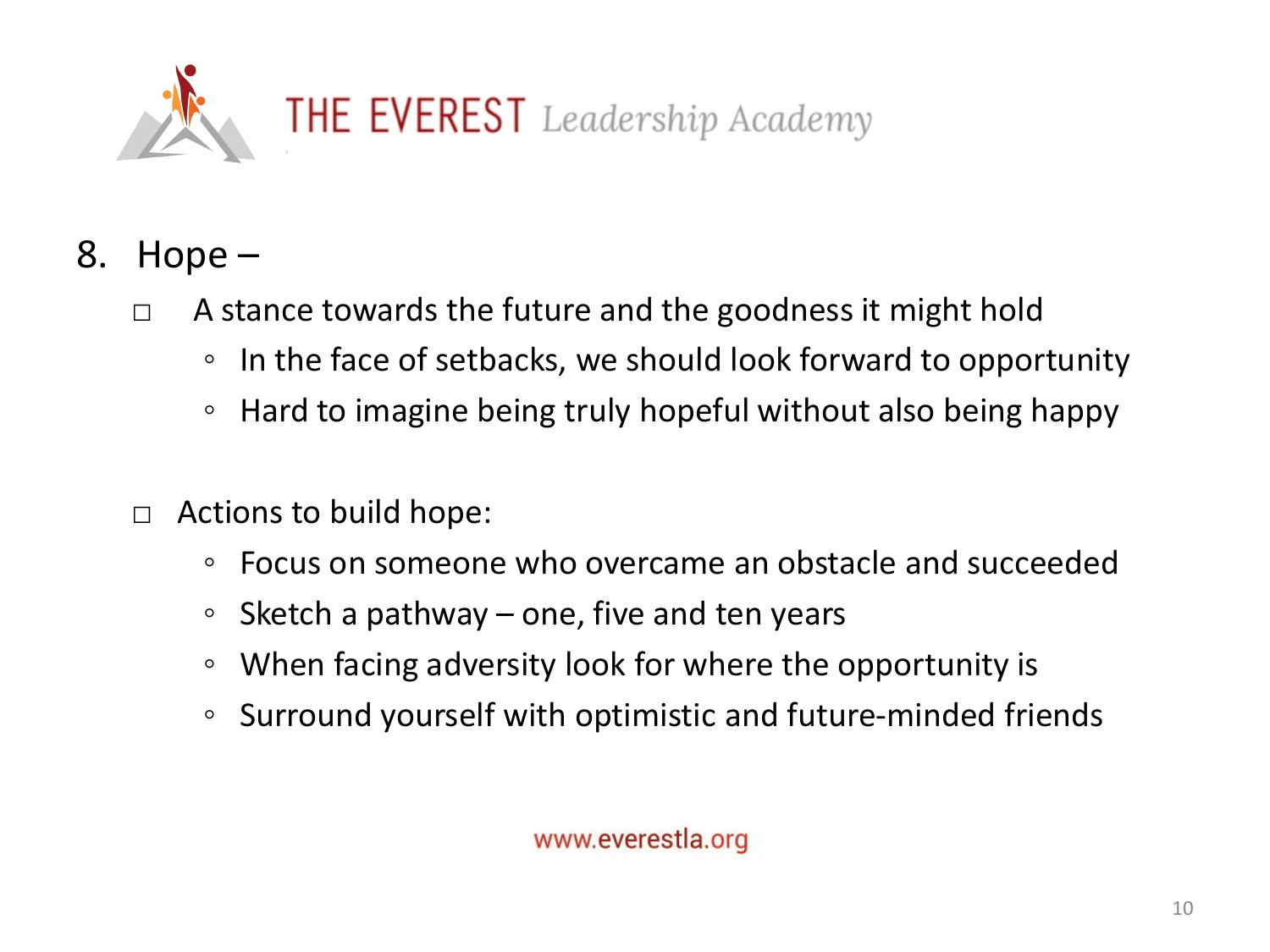

- 9. Humility
	- □ Not that you think less of yourself, just less of the time
		- To assess one's own mistakes and imperfections accurately
	- $\Box$  Actions to build humility:
		- Resist showing off accomplishments in an arrogant way
		- Allow others to notice your skills on their own
		- Accept compliments from others humbly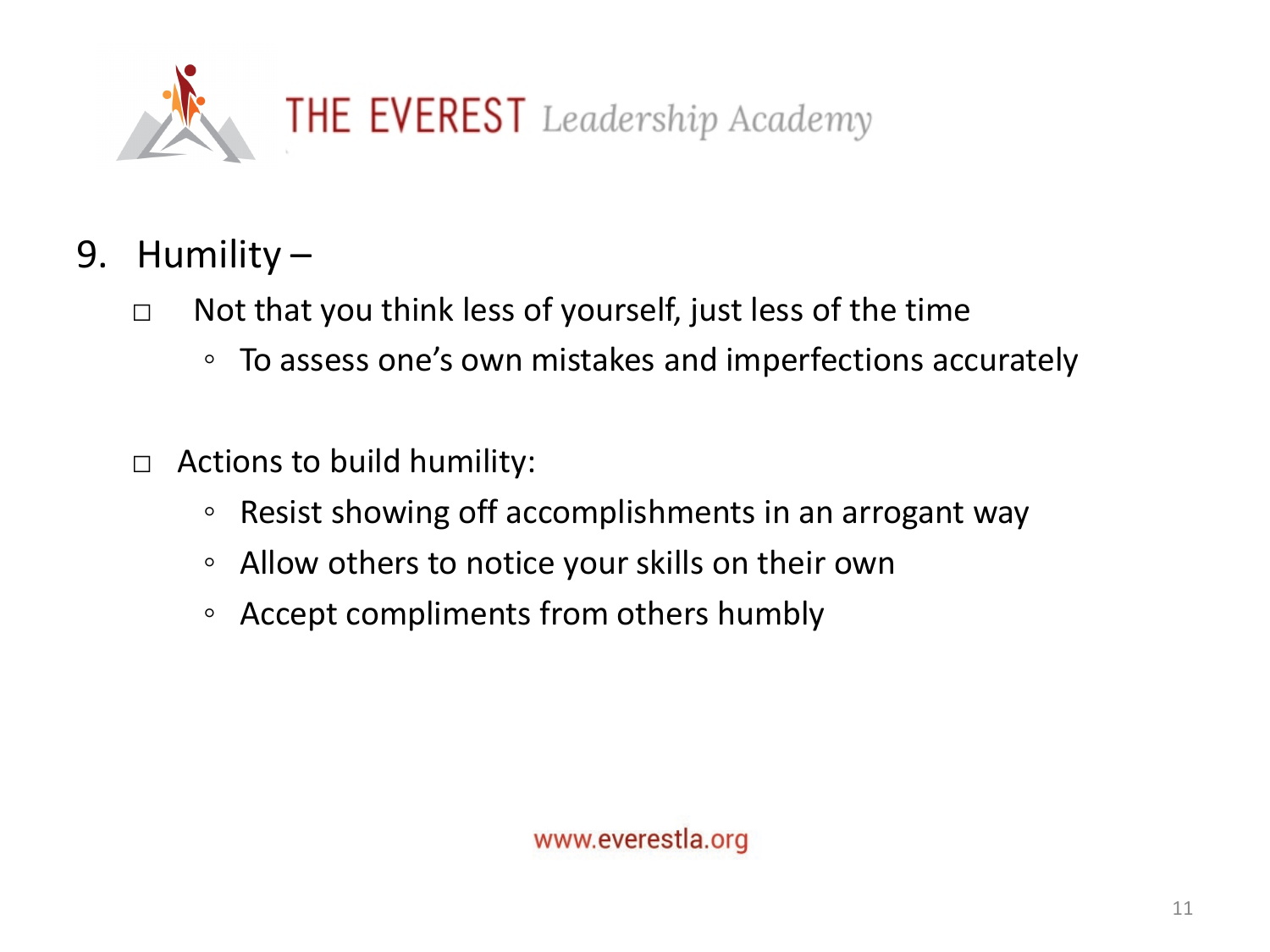

- 10. Humor
	- □ A playful recognition and enjoyment of life's incongruities
		- Ability to see the light side of adversity and make others smile
	- $\Box$  Actions to build humor:
		- Strike a balance between not taking things too seriously
		- Be friends with someone who has a great sense of humor
		- Go out with friends in casual settings and laugh together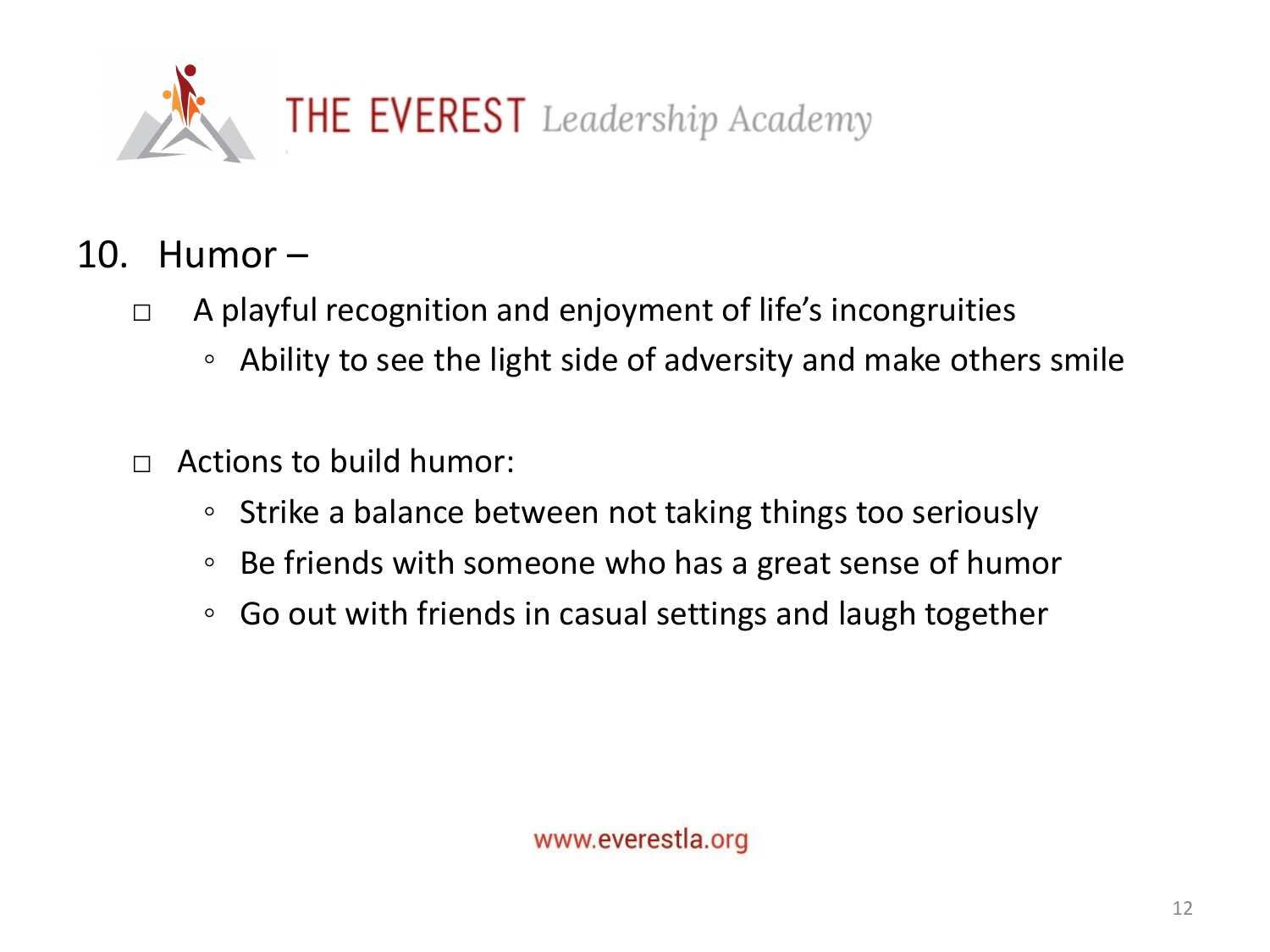

- 11. Integrity
	- $\Box$  True to oneself your internal intentions and commitments
		- Involves truthfulness and taking responsibility for one's actions
	- $\Box$  Actions to build integrity:
		- Monitor every time you tell a lie
		- Monitor to catch lies of omission
		- Think and act fairly when you face your next challenge
		- Try to act in a manner that is consistent with what you say
		- Identify your area of strongest moral convictions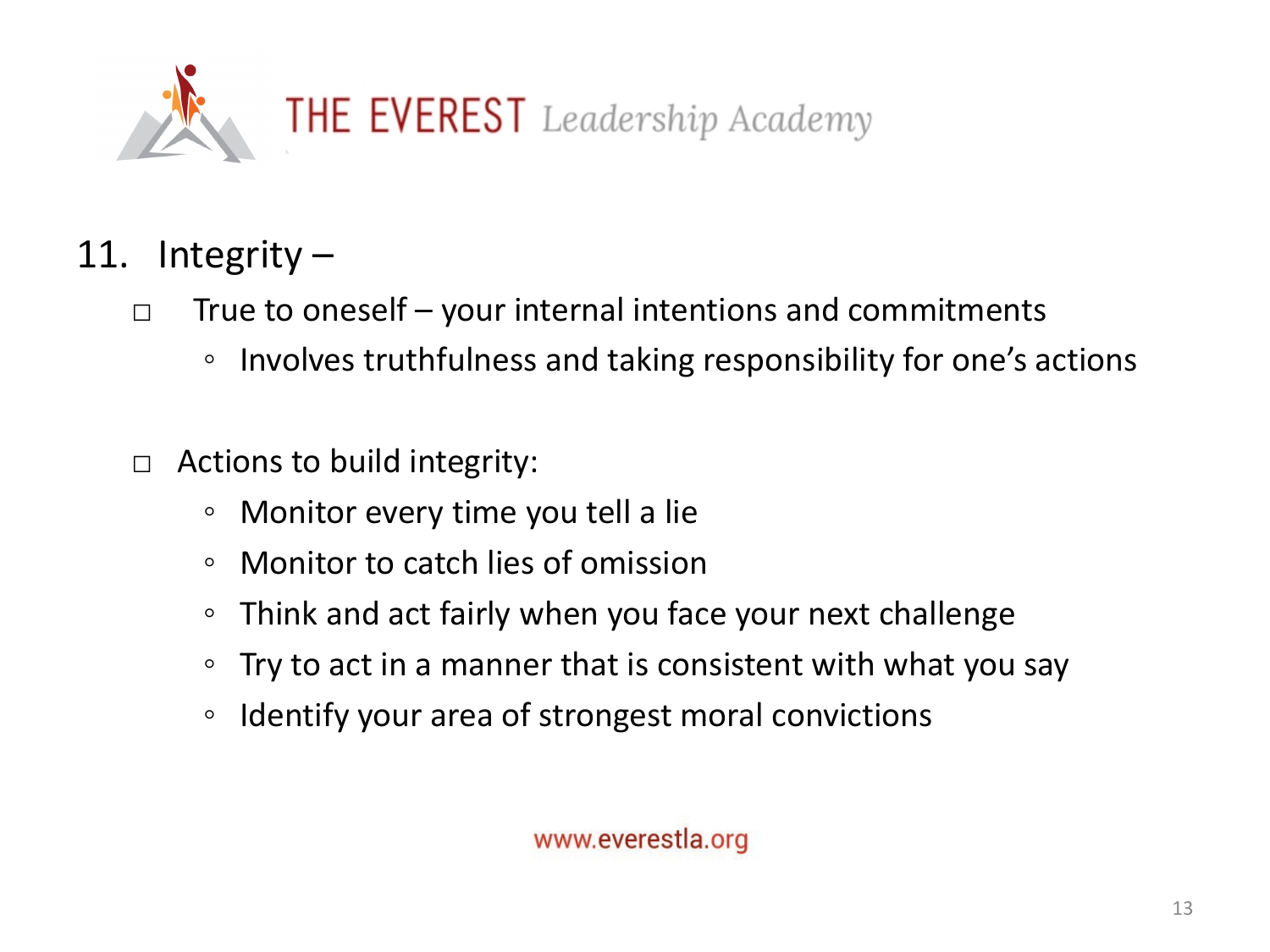

- 12. Kindness
	- $\Box$  An awareness of the needs of others and the willingness to supply those needs without expecting a return
		- It's the motivation of the act of kindness that counts
	- $\Box$  Actions to build kindness:
		- Consider doing small acts of kindness for those whom you know
		- Say kinder and softer words when interacting with people
		- Share your belongings with others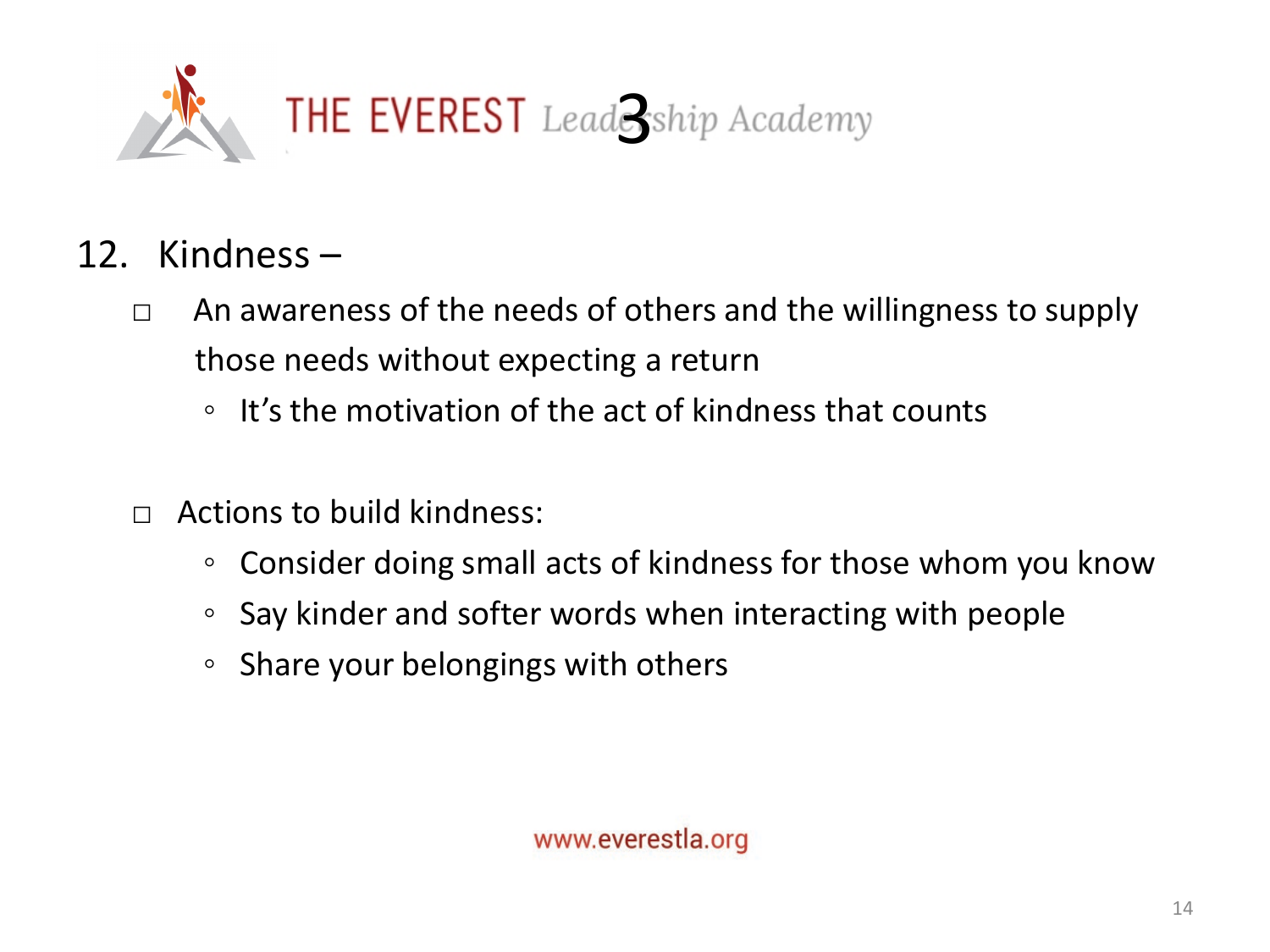

## 13. Leadership –

- $\Box$  Involves directing group activities toward collective success, creating good relationships among group members, and preserving morale
	- Setting goals and accomplishing them
	- Executing, influencing, relationship building and strategic thinking
- $\Box$  Actions to build leadership:
	- Encourage other leaders to emphasize fairness in their groups
	- Rotate leadership
	- Read a biography of a favorite leader
	- Emphasize problem solving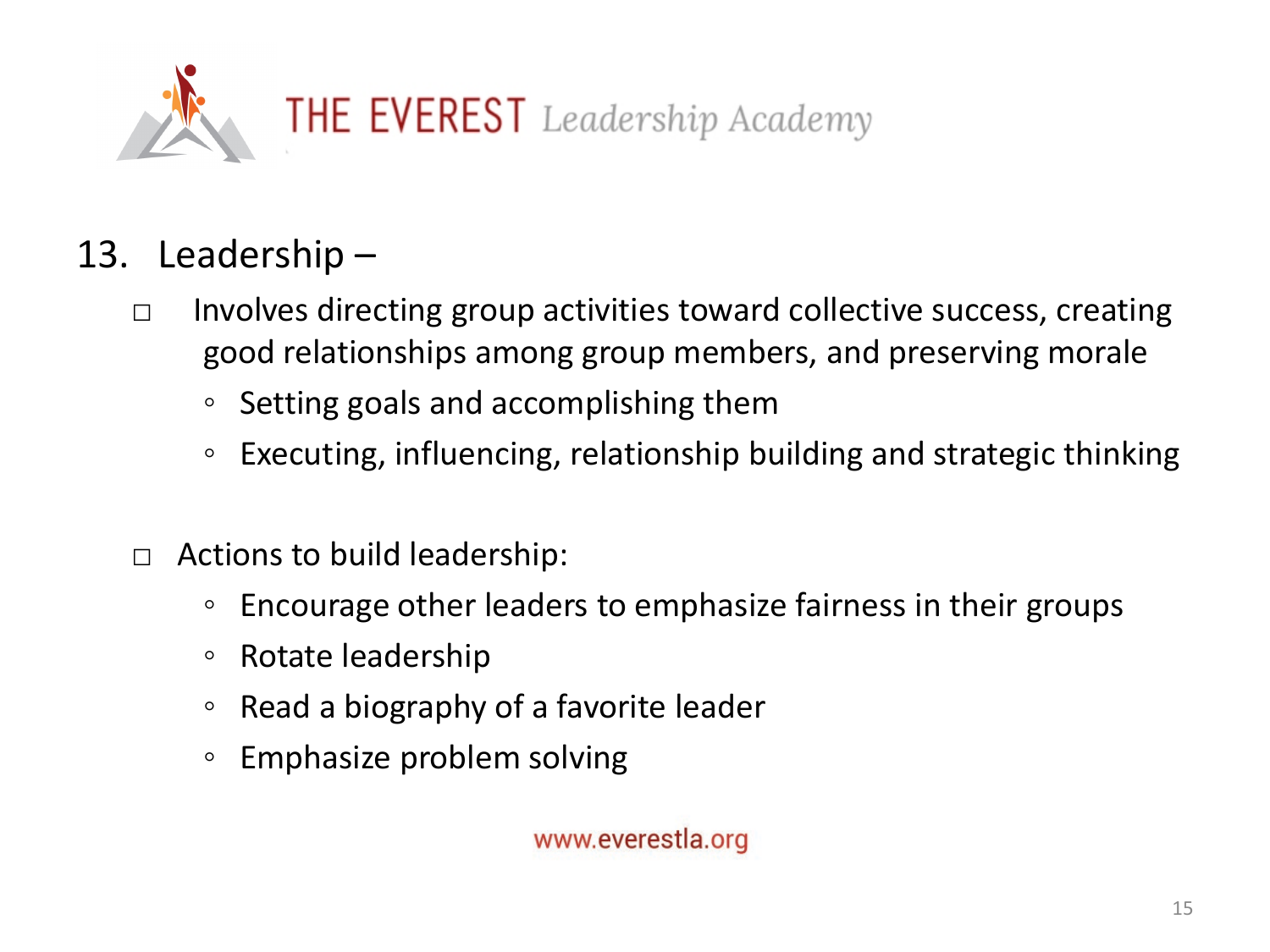

- 14. Love of Learning
	- $\Box$  People experience positive feelings in the process of acquiring skills, satisfying curiosity, building on existing knowledge, and/or learning something completely new
	- □ Actions to build love of learning:
		- Visit museums
		- Follow an ongoing global event through newspapers, TV, internet
		- Travel to new places and blend education with leisure
		- Learn from those who have succeeded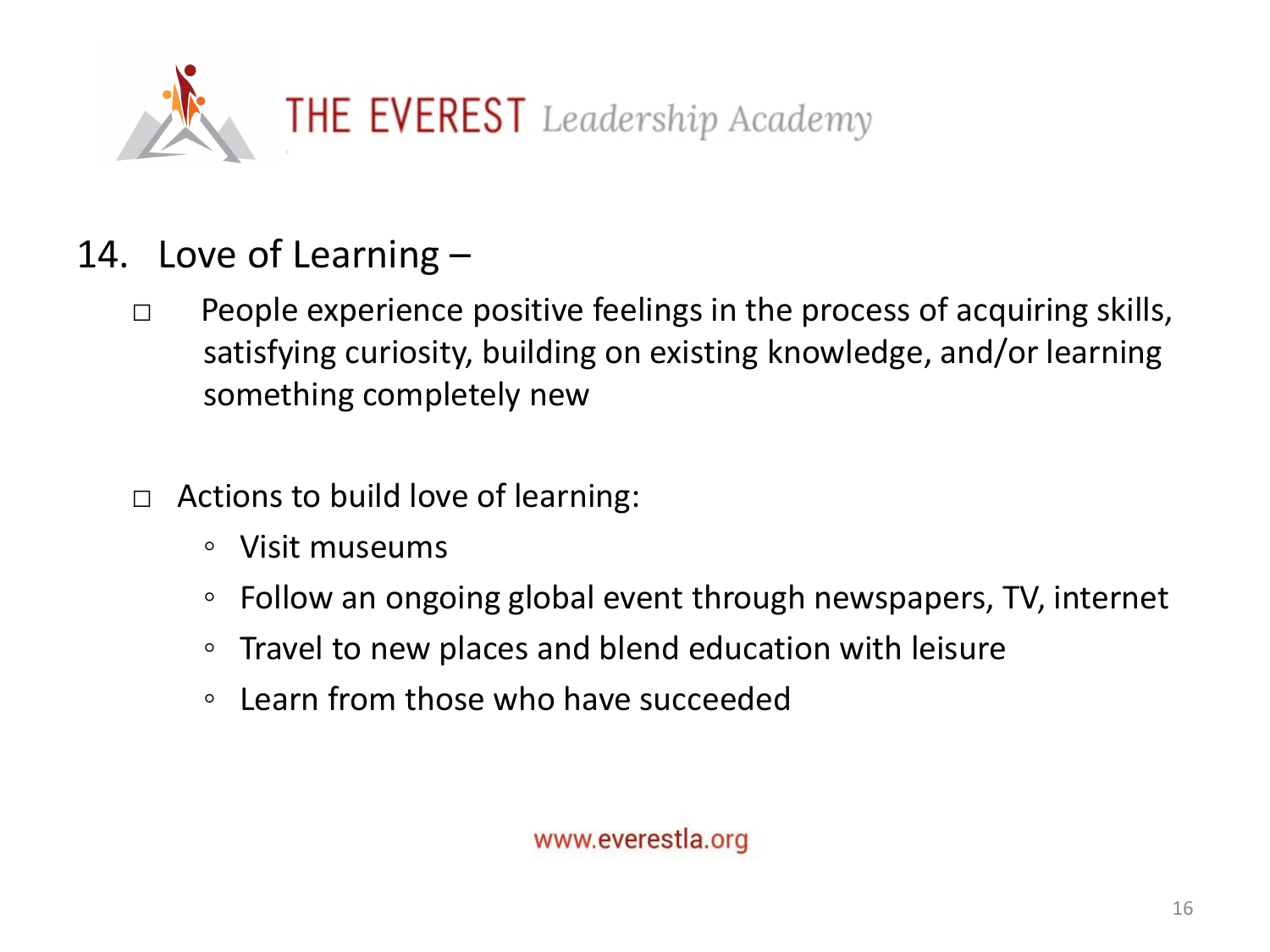

#### 15. Open-Mindedness –

- □ The willingness to search actively for evidence against one's favored beliefs, plans, or goals and to weigh such evidence fairly when it is available
- □ Actions to build open-mindedness:
	- Identify the last three actions that you weren't happy with
	- Ask a trusted and wise friend to appraise your judgement
	- Give yourself time to think before you act next time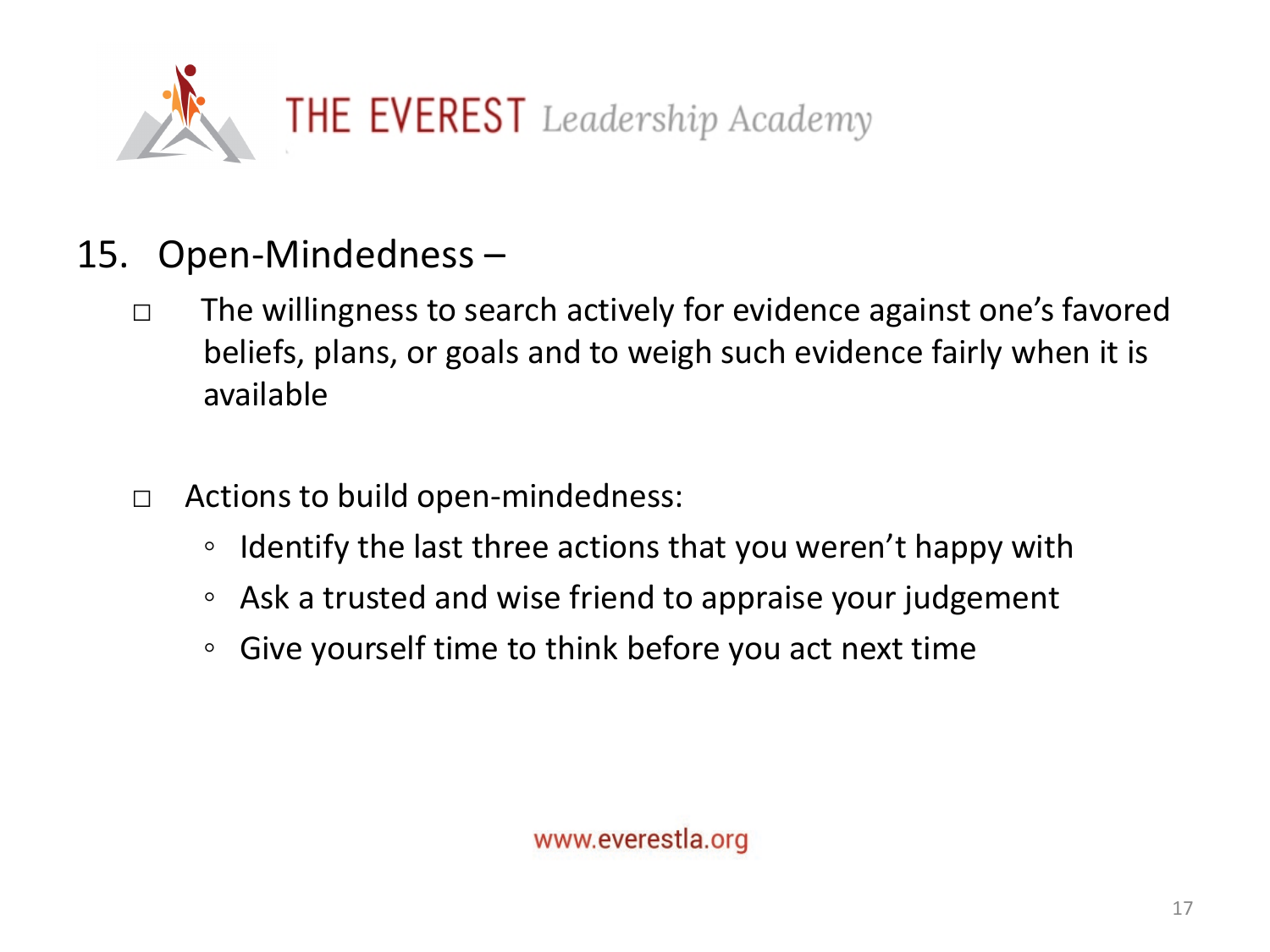

#### 16. Persistence –

- □ A voluntary continuation of a goal-directed action in spite of obstacles, difficulties, or discouragement
- $\Box$  In life, it's rarely about getting a chance; it's about taking a chance. You'll never be 100% sure it will work, but you can always be 100% sure doing nothing won't work.
- □ Actions to build persistence:
	- Set small goals weekly
	- Select a role model who exemplifies perseverance
	- Apply your energy where it is most productive
	- Setbacks are an essential ingredient of success www.everestla.org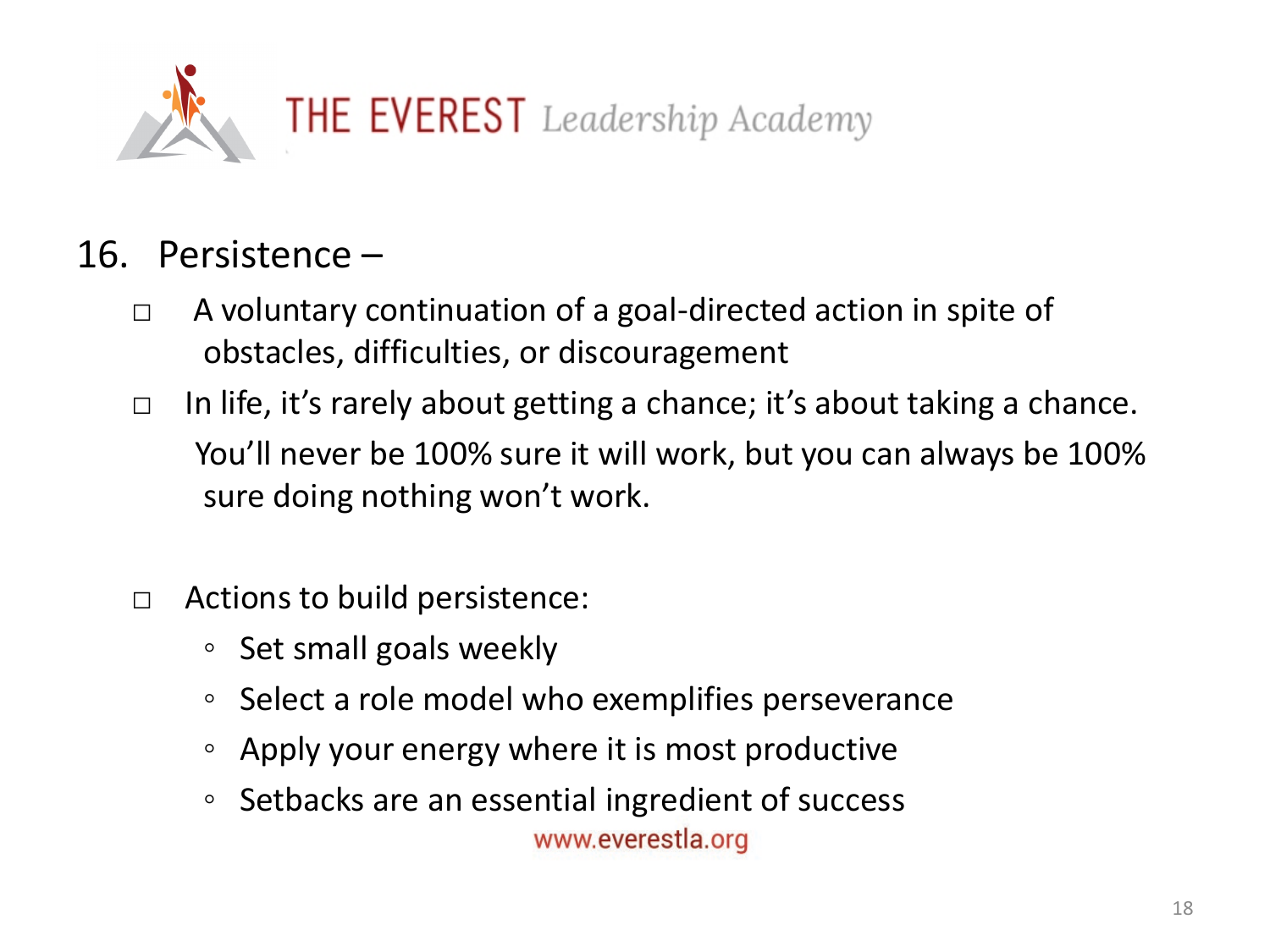

#### 17. Perspective –

- $\Box$  People with perspective and wisdom address important and difficult questions about the conduct and meaning of life
- □ Actions to build perspective:
	- Find purpose in your significant actions/decisions
	- Find someone wise
	- Offer advise, but only when asked and only after listening
	- Build a network of friends and confidants / different perspective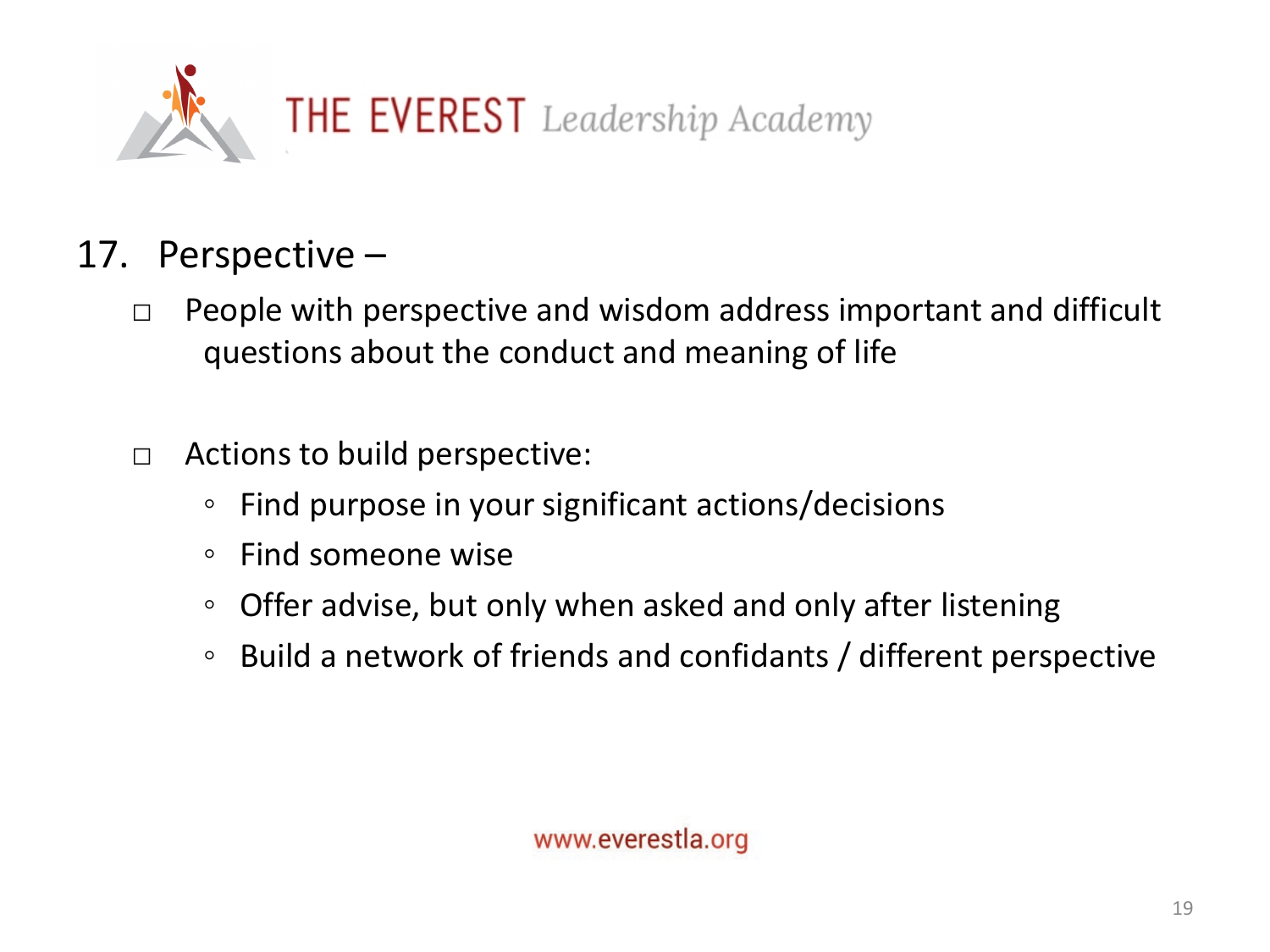

- 18. Prudence
	- □ A form of practical reasoning and self-management that helps to achieve the individual's long-term goals effectively
	- □ Actions to build prudence:
		- Think cautiously very few emergencies in one's life
		- Remove all extraneous distractions
		- Visualize the future consequences of your decisions
		- Make important decisions when you are relaxed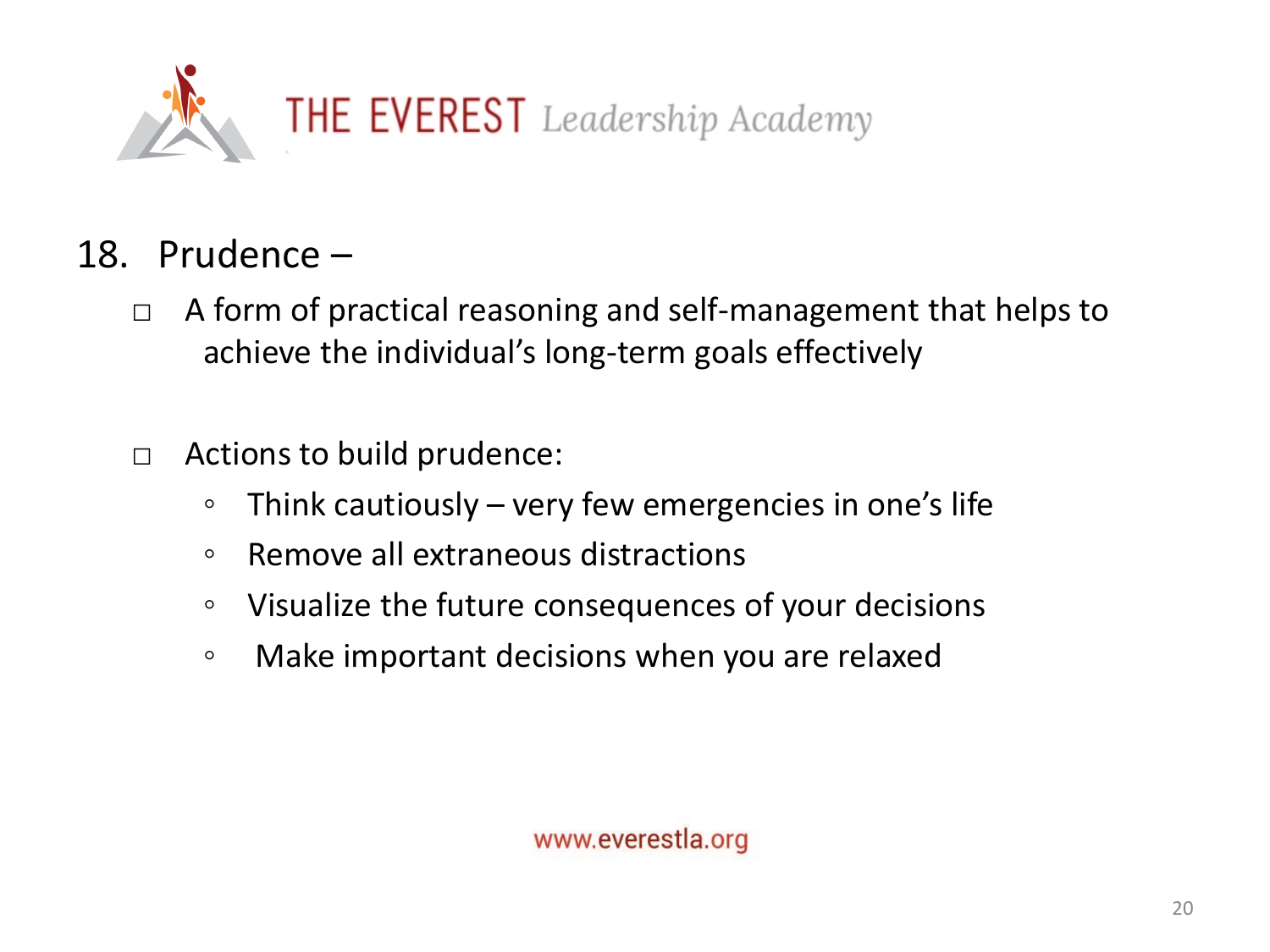

- 19. Self-regulation
	- □ How a person exerts control over his or her responses
	- $\Box$  Actions to build self-confidence:
		- Monitor and eliminate distractions
		- Control your emotions and focus on positive attributes
		- Create routines that you can follow through systematically
		- Do your most important tasks when you are most alert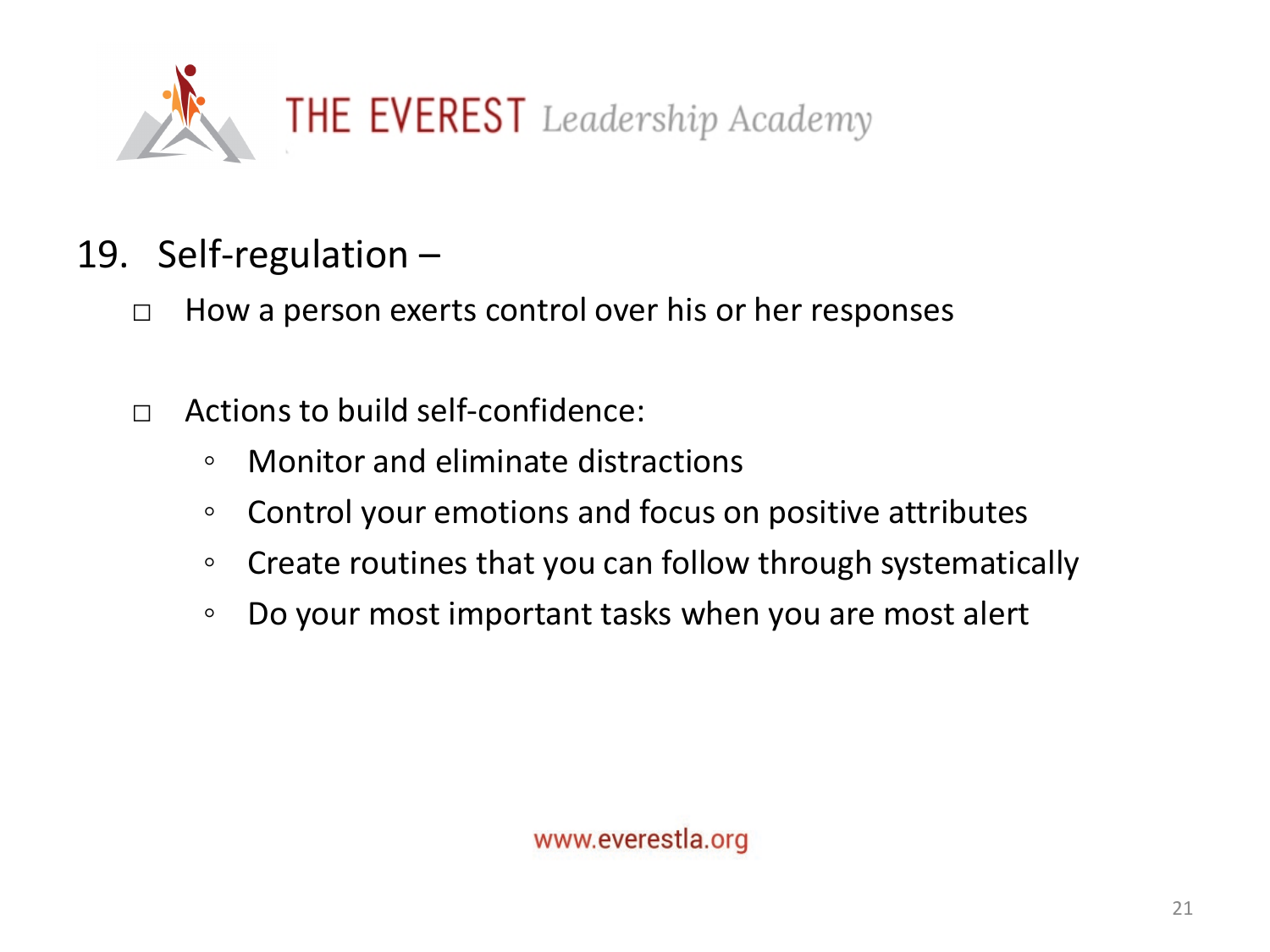

- 20. Social Intelligence
	- $\Box$  Concerns one's relationships with people, including the social relationships involved in intimacy and trust, persuasion, group memberships, and political power
	- $\Box$  Actions to build social intelligence:
		- Listen to your friends and siblings empathically
		- Find a positive element in a motive when someone offends you
		- Discuss emotional misunderstandings
		- Emulate the emotional skills in your friends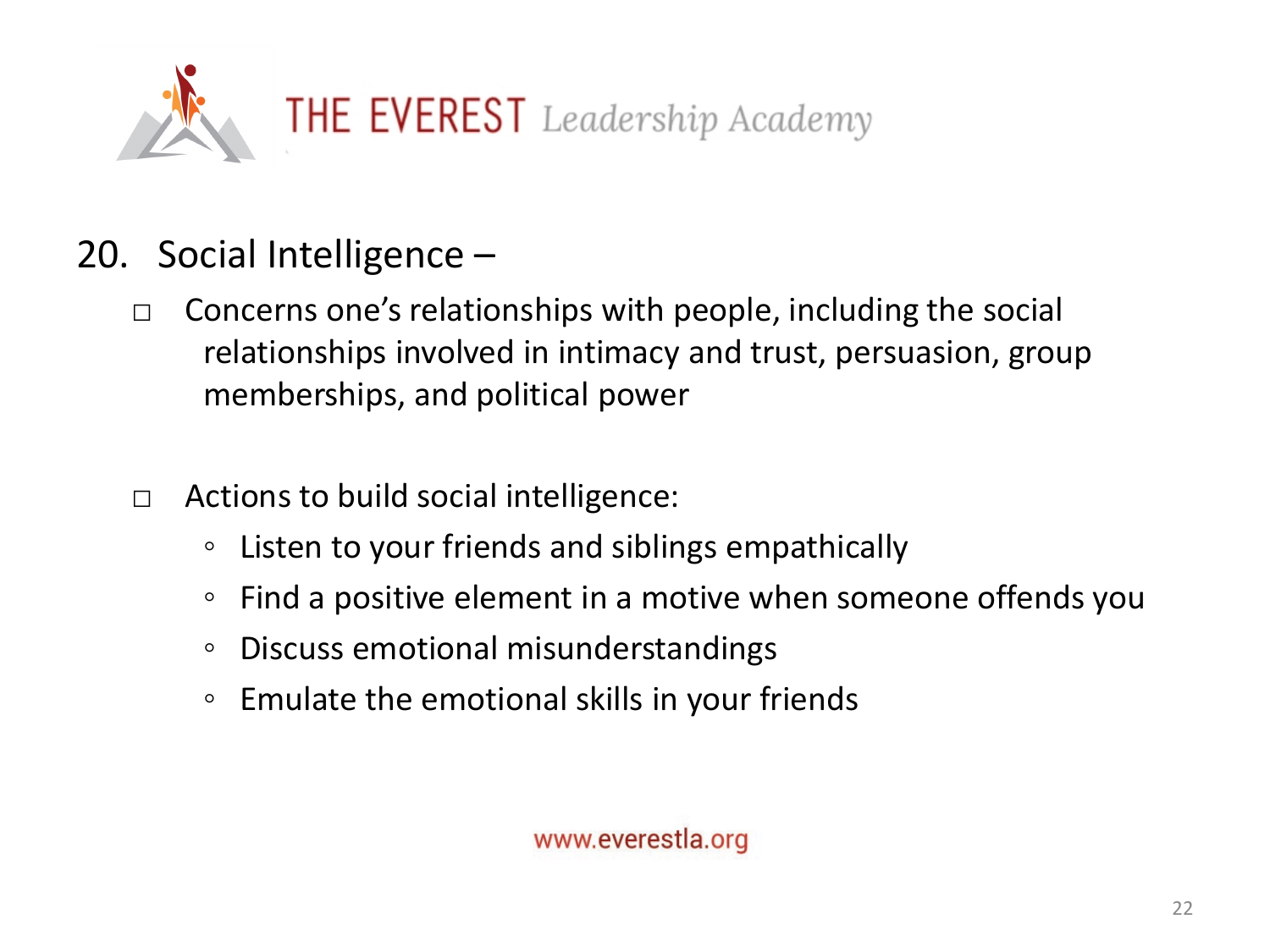

#### 21. Teamwork –

- □ A strong sense of duty, works for the good of the group rather than for personal gain, is loyal to friends, and can be trusted
- $\Box$  Actions to build teamwork:
	- Volunteer community service
	- Help at least one person yearly
	- Play sports
	- Place "we" before "me"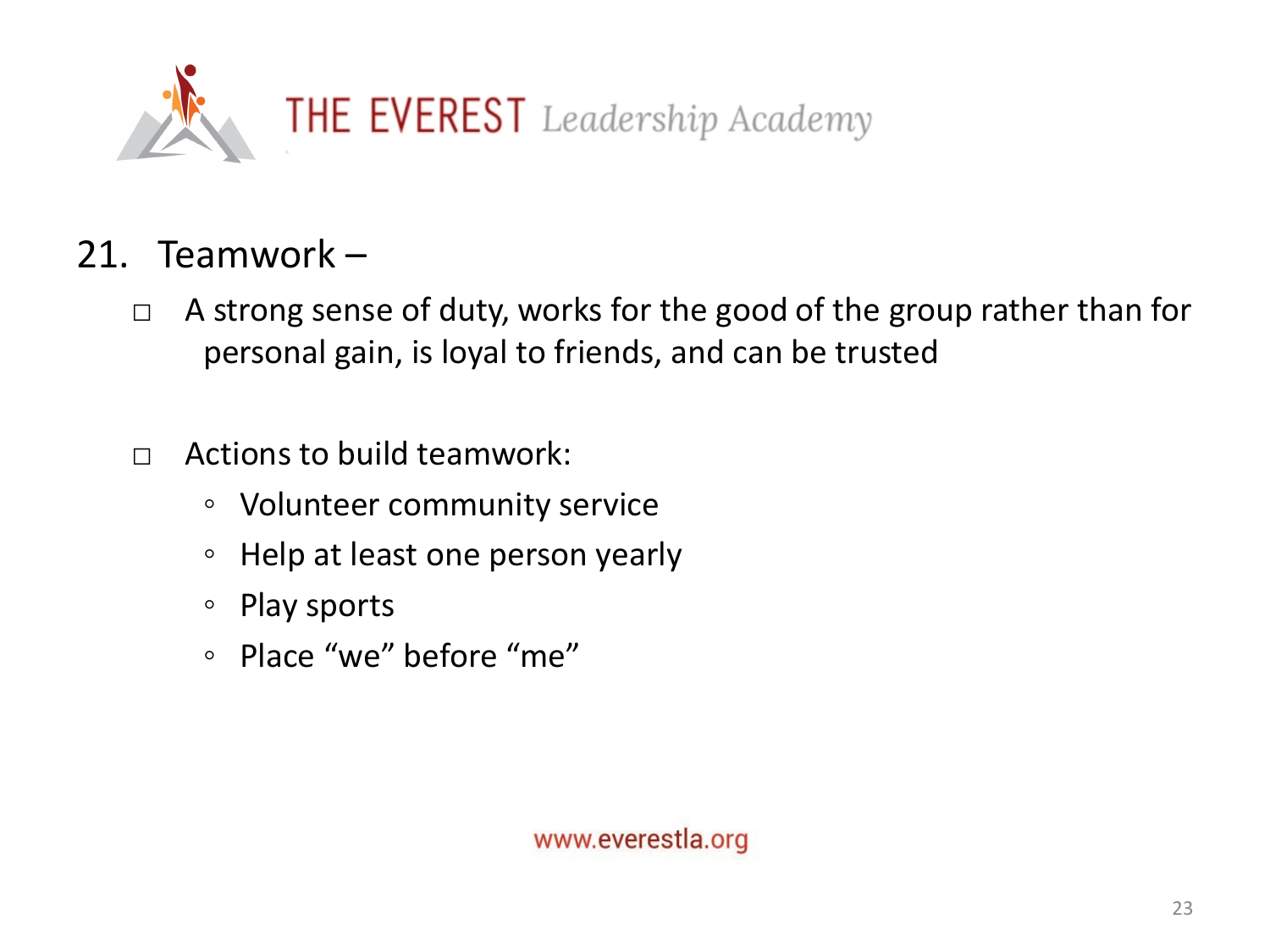

- 22. Zest
	- $\Box$  Displaying enthusiasm for any and all activities
		- Mental and physical vigor
	- $\Box$  Actions to build zest:
		- Do a physical activity of your choice
		- Improve your sleep hygiene
		- Think of ways to make an assignment exciting and engaging before you undertake it